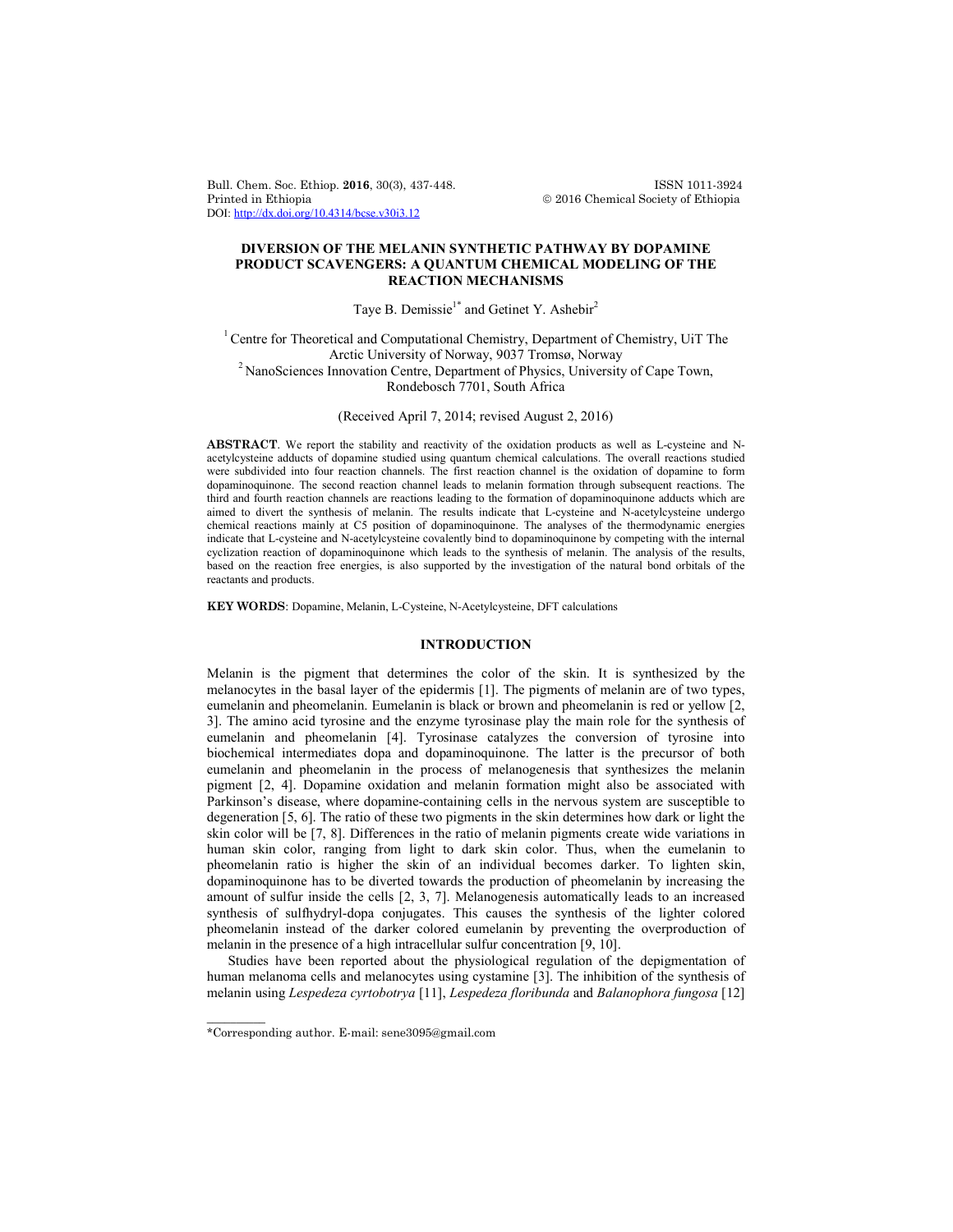is also reported. A study about the promotion of respiration-dependent  $H_2O_2$  production in mitochondria by dopamine oxidation products has also been reported [13]. The use of cystamine in melanin regulation is found to be nontoxic [3]. Accordingly, thiols are good compounds to divert melanin synthesis. They react with the quinone intermediates so that the pigment synthesis from eumelanin (black) to pheomelanin (red or yellow) take place [3]. An elevated level of thiols, including glutathione derivatives, have been linked to pheomelanin formation or lack of pigment in humans [14, 15] and in mice [16]. Cystamine has also been used to relieve cysteine accumulation in cystic fibrosis patients [17]. In cultured cells, cystamine promotes the uptake of cysteine via a glutamate-sensitive transporter with consequent increased synthesis of glutathione [18]. Other study showed that cystamine can also inhibit human immunodeficiency virus replication [19].

The physiological relevance of gluthathionyl and its derivatives (like 5-S-glutathionyldopamine) is also related to neuroprotective reactions. These reactions, for instance, are supported by the formation of 5-S-glutathionyl- and 5-S-cysteinyl-dopamine which prevent dopamine-mediated DNA damage [20, 21]. 5-S-cysteinyldopamine occurs in dopaminergic brain regions and dopamine undergoes autoxidation which can lead to the formation of highly reactive quinones like dopaminoquinone. This may result in cytotoxicity, leading to aging and brain disorders [22, 23]. On the other hand, gluthathione and related species are capable of stimulating collagen synthesis, a property which is responsible for the suitability of these substances for the regulation of melanin synthesis. And also, by increasing the collagen production it has been made possible to control and remove wrinkles on human body [24, 25]. However, the understanding of how melanin synthesis is regulated in the human body still needs more study even though a number of studies have been reported.

Nishihira *et al*. [26] reported a theoretical study on the protonation-deprotonation mechanism of the hydroxyl groups of dopamine. Aliste [27] also reported the theoretical study of the drug-receptor interaction of dopamine. Mohammad-Shiri *et al*. reported theoretical study of the transformation of dopaminoquinone to dopamine [28]. However, to the best of our knowledge, there are no computational studies about diversion of the melanin synthetic pathways. Hence, the main objective of this study was to analyze whether the dopamine oxidation products and derivatives are thermodynamically stable, and moreover to assess the efficiency of L-cysteine (cyst) and N-acetylcysteine (ncyst) in diverting the synthesis of melanin using quantum chemical calculations. Emphasis was also given to the identification of the synthetic pathways of melanin and diversion of its reaction pathway based on the change in energies of the reactants and products. We note that very accurate predictions can be made using multiconfigurational approaches than the most commonly used density functional theory (DFT) approaches [29-32], even though DFT also provides qualitatively correct results. Therefore, believing that this work should be helpful for the understanding of the melanin synthetic pathway as well as its inhibition at the molecular level, we present the comparisons and analyses of the reaction mechanisms using standard density functional theory calculations.

### **COMPUTATIONAL DETAILS**

All the geometries of the molecules studied were optimized employing the B3LYP [33-36] functional. The 6-311++G(2df,2p) [37] basis set was used for the optimizations and frequency calculations. Second order Møller-Plesset (MP2) [38, 39] frequency and single point calculations on the B3LYP optimized geometries were also performed using the same basis set for further confirmation of the results. All the calculations were performed by imposing standard conditions for temperature (298.15 K) and pressure (1.00 atm) using Gaussian 09 program package [40]. Solvent effects were corrected by using the polarizable continuum model (PCM) in its integral equation formalism (IEF) [41] and water as a solvent to mimic the biological processes. Natural bond orbital (NBO) analysis [42, 43] was used to explore the charges on the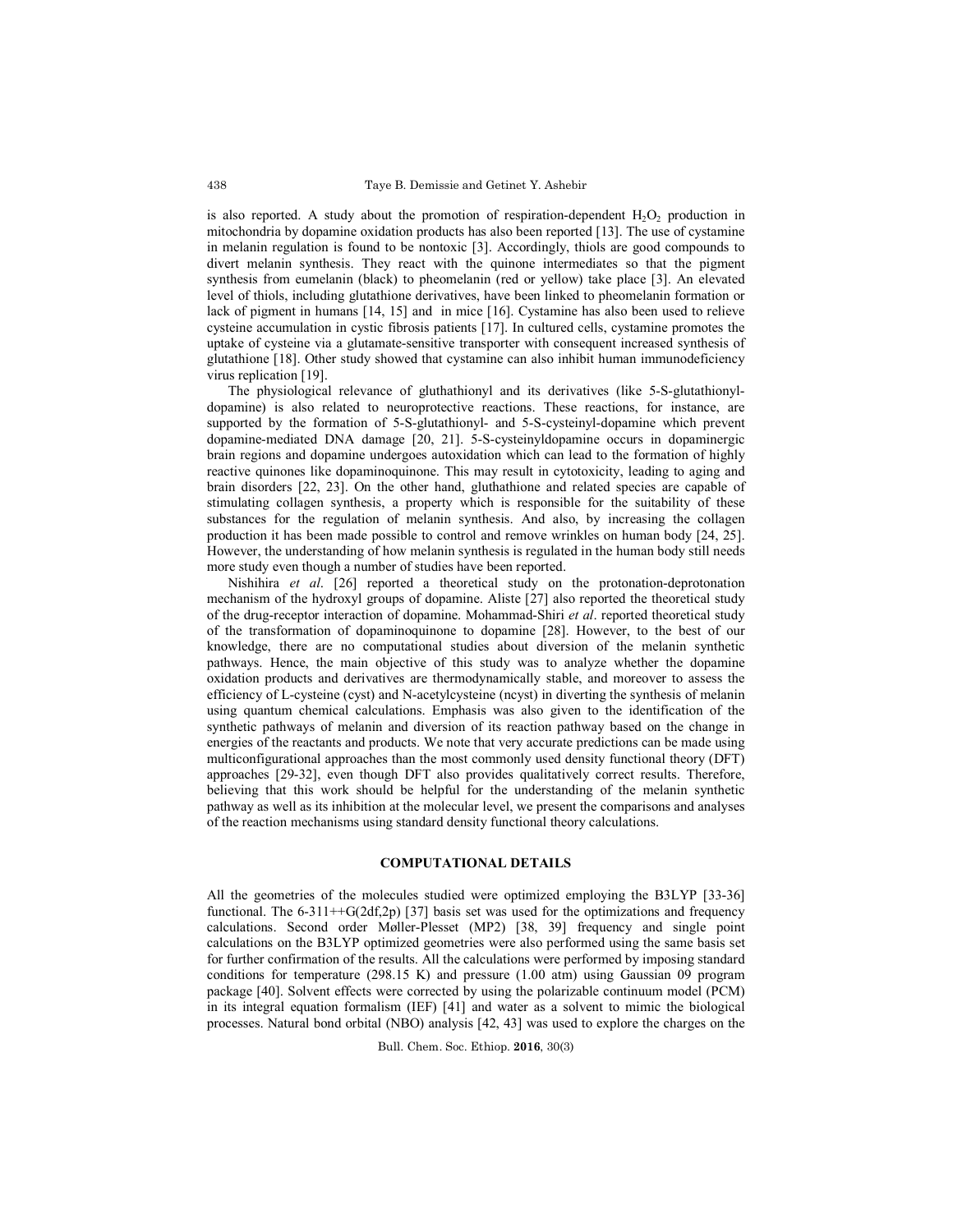atoms before and after the formation of new bonds during the chemical reactions. The reactants as well as products have been assessed based on the potential energy surfaces (PES) and the geometry corresponding to the global minimum of the PES was considered for further calculations for each molecule. As there are many possible low energy conformations for some of the molecules, additional conformational analyses by reorienting the side attachments in different orientations were also done to identify the most stable conformers. The geometries obtained from these conformational analyses were used for further refined geometry optimizations and frequency calculations. The optimized structures of all reactants and products were confirmed by frequency calculations to be real minima without any imaginary vibrational frequency. For the transition state structures, the geometries were optimized using the same level of calculations and frequency calculations were also performed to confirm the presence of one and only one imaginary vibrational frequency. The stabilization energy gained by donation from the donor NBO to the acceptor NBO  $(E(2))$  is estimated based on the second order perturbation theory analysis of the Fock Matrix in NBO basis [44, 45]. The changes in the thermodynamic properties were computed by subtracting the sum of the thermodynamic property of the reactants from the sum of the thermodynamic property of the products, as we did in our previous study [46], i.e.

$$
\Delta G = \sum G_{\rm products} - \sum G_{\rm reactants} \text{ and } \Delta E = \sum E_{\rm products} - \sum E_{\rm reactants} \, .
$$

The atom numbering followed throughout the paper is given in Figure 1 together with the structures of the molecules considered, namely L-cysteine (cyst), N-acetylcysteine (ncyst), dopamine (DA), dopaminoquinone (DAQ), aminochrome (AC), leukoaminochrome (LAC), 5,6-dihydroxyindole (DHI), 5-cysteinyldopamine (5-CDA), 6-cysteinyldopamine (6-CDA), 5- (N-acetylcysteinyl)dopamine (5-NCDA) and 6-(N-acetylcysteinyl)dopamine (6-NCDA).



Figure 1. Structures of the molecules with atom numbering.

The reaction channels 1 and 2, leading to the formation of melanin, are summarized in Scheme 1, with the details of channel 2 in Scheme 2. The highlight for the possible reactions leading to the diversion of melanin synthesis (reaction channel 3) is also shown in Scheme 1,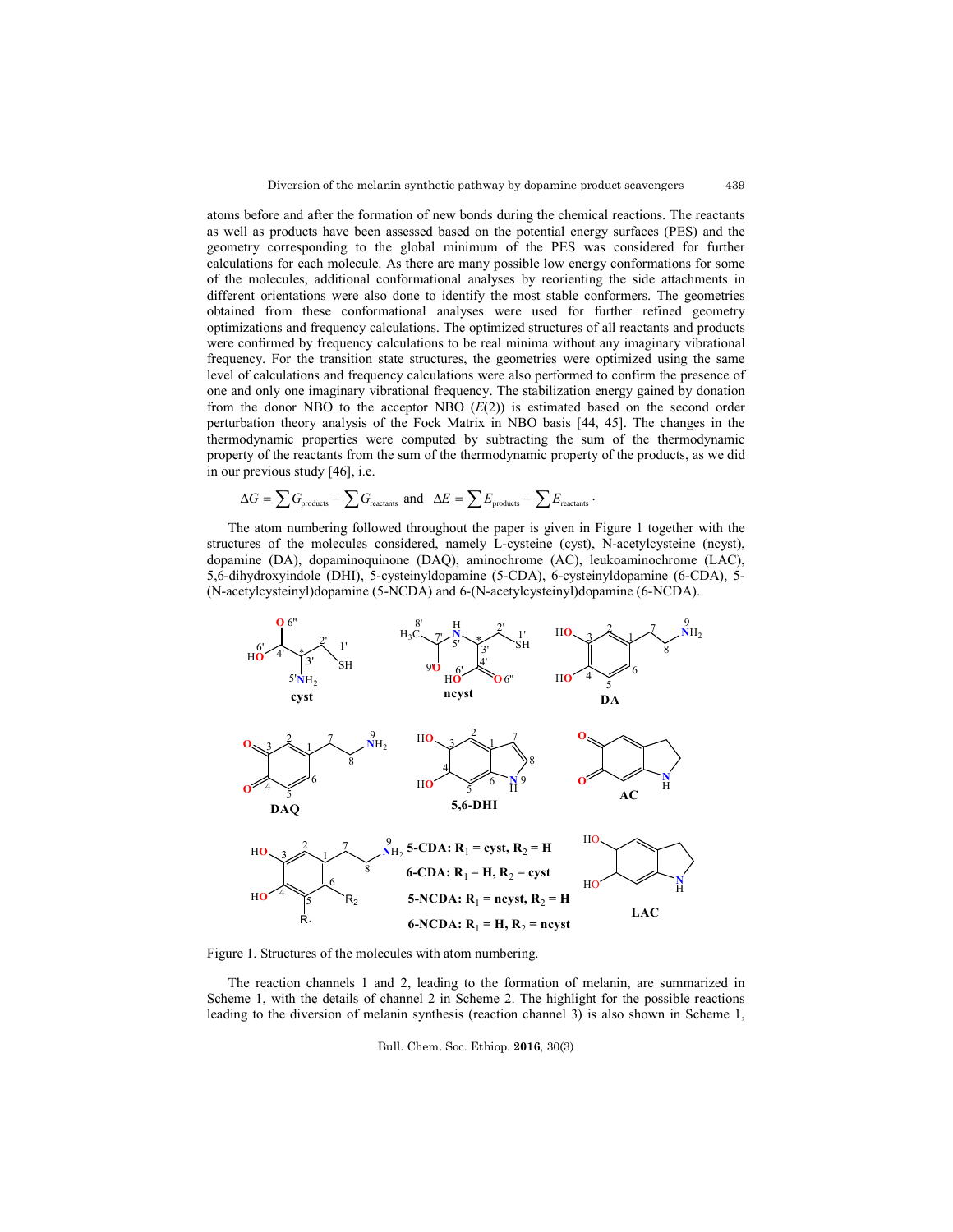with the details presented in Scheme 3. The first reaction considered, reaction channel 1, is the oxidation of DA to form DAQ (see Scheme 1). Channel 2 is the internal cyclization of DAQ to form a five-member ring leading to DHI and by consequent polymerization reactions to the synthesis of melanin. Channel 3 is a reaction mechanism aimed to divert the melanin synthesis by forming 5-CDA and 6-CDA (*vide infra*). The analyses of the reaction mechanisms are presented in three sections, first in the *Reaction channels 1 and 2* section, second *The Scavengers* and the last is the *Reaction channels 3 and 4*. Since the B3LYP and MP2 results show the same trends (*vide infra*), mainly the results obtained from the B3LYP calculations are cited in the discussion.



Scheme 1. The two possible reaction pathways of dopaminoquinone in the absence of the scavengers (channel 2) and presence of the scavengers (channel 3). Refer to Table 3 for the reaction numbers.

### *Reaction channels 1 and 2*

In this section of the paper, we present the intermediate and final products from the internal cyclization reaction of DAQ in an attempt to identify the convenient steps to divert the synthesis of melanin. The reaction channels 1 and 2 studied in this section of the paper are shown in Scheme 1, whereas the natural charges from the NBO analysis and the Mulliken charges are listed in Table 1. Selected structural parameters are presented in Table 2. The change in Gibbs free energy and total electronic energies for the reactions are listed in Tables 3. As shown in Scheme 1, after oxidation of DA to DAQ, the DAQ confronts two possible reactions pathways. The first is undergoing cyclization reaction to form AC [47] followed by subsequent polymerization steps to form neuromelanin. The second is to undergo covalent conjugation of DAQ with sulfhydryl compounds, like L-cysteine (cyst), N-acetylcysteine (ncyst) and glutathione, which lead to the diversion of the melanin synthetic reaction pathway [48].

The NBO and Mulliken charge analysis of DAQ shows that the nitrogen atom of the amine group of DAQ is negatively charged. Hence, in the absence of reductants (for instance sulfhydryl compounds), the ethylamine side chain of DAQ itself acts as an internal nucleophile and attacks C6 of DAQ. The immediate product formed in this process is leukoaminochrome (LAC) which leads to the formation of DHI (see Scheme 2). The bond stabilization energy from second order perturbation theory analysis of the Fock matrix in NBO for the newly formed C-N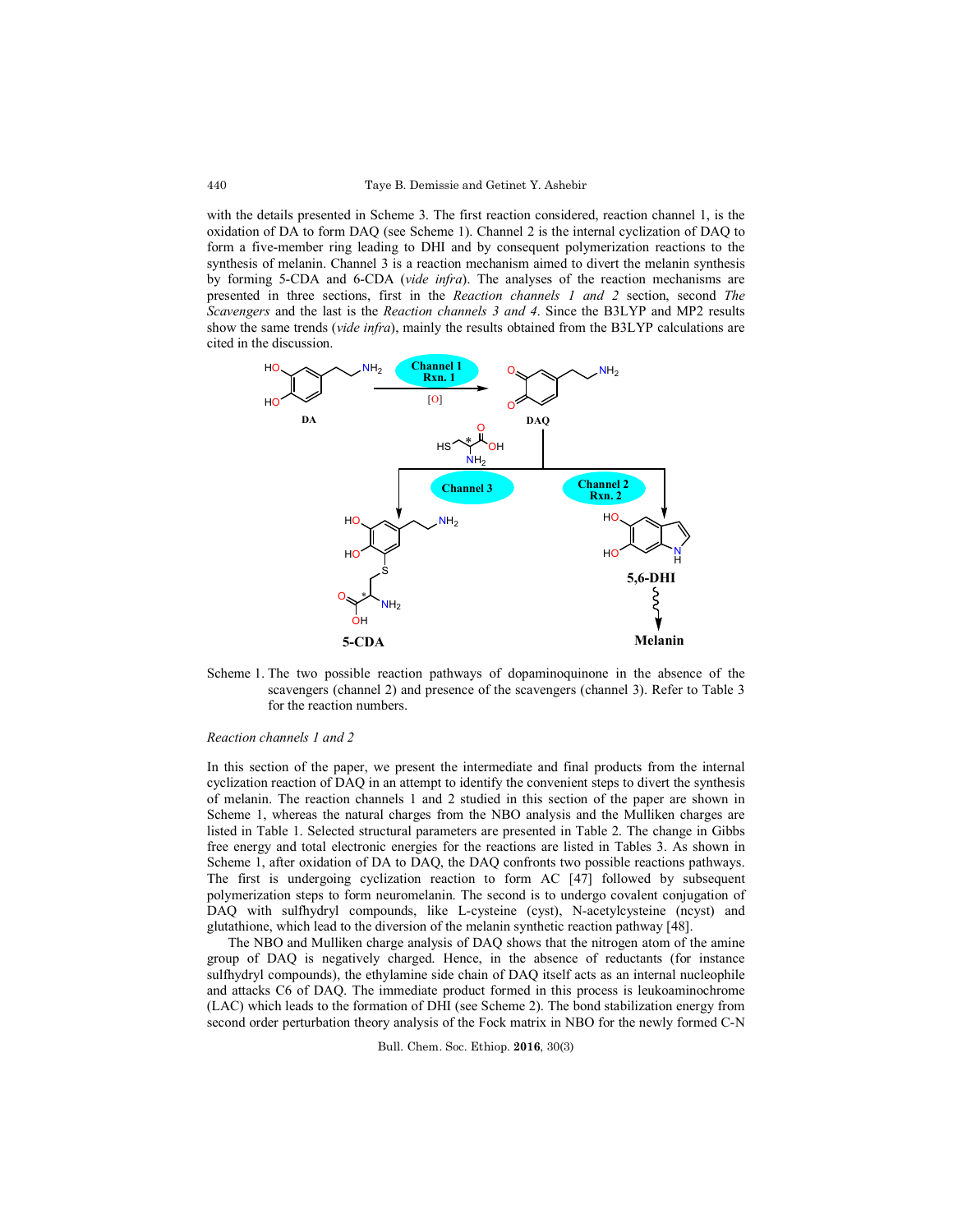bond of DHI during the cyclization reaction is 25.8 kJ/mol. DHI is therefore the most stable product in reaction channel 2 and an intermediate in melanin synthesis (see Scheme 2).

Table 1. Selected natural atomic charges from NBO calculations (without parentheses) and Mulliken charges (in parentheses) of the major molecules in the reaction channels, all calculated using B3LYP/6-311++G(2df,2p).

| Compound   | C <sub>2</sub> | C5         | C <sub>6</sub> | C2'                 | N5'        | H(N5')     | S1'        | H(SH)      | O6'        | H(O6'H)    |
|------------|----------------|------------|----------------|---------------------|------------|------------|------------|------------|------------|------------|
| Cyst       |                |            |                | $-0.501$            | $-0.871$   | $+0.398$   | $-0.051$   | $+0.122$   | $-0.703$   | $+0.480$   |
|            |                |            |                | (-0.425)            | $(-0.321)$ | $(+0.227)$ | $(-0.576)$ | $(+0.196)$ | (-0.422)   | $(+0.345)$ |
| Neyst      |                |            |                | $-0.510$            | $-0.625$   | $+0.396$   | $-0.014$   | $+0.107$   | $-0.703$   | $+0.504$   |
|            |                |            |                | $(-0.039)$          | $(-0.016)$ | $(+0.291)$ | $(-0.269)$ | $(+0.180)$ | $(-0.319)$ | $(+0.326)$ |
| DA         | $-0.238$       | $-0.212$   | $-0.258$       |                     |            |            |            |            |            |            |
|            | $(-0.361)$     | $(+0.115)$ | $(-0.764)$     |                     |            |            |            |            |            |            |
| <b>DAO</b> | $-0.262$       | $(-0.015)$ | $-0.242$       |                     | $-0.850$   | $+0.360$   |            |            |            |            |
|            | $(-0.481)$     | $(+0.077)$ | $(-0.640)$     |                     | $(-0.385)$ | $(+0.187)$ |            |            |            |            |
| DHI        | $-0.253$       | $-0.274$   | $-0.155$       |                     |            |            |            |            |            |            |
|            | $(-0.743)$     | $(-0.610)$ | $(-0.102)$     |                     |            |            |            |            |            |            |
| AC         | $-0.245$       | $-0.378$   | $-0.227$       |                     |            |            |            |            |            |            |
|            | $(-0.805)$     | $(-0.766)$ | $(-0.767)$     |                     |            |            |            |            |            |            |
| 5-CDA      | $-0.257$       | $-0.231$   | $-0.194$       | $-0.499$            | $-0.890$   | $+0.371$   | $+0.238$   |            | $-0.697$   | $+0.504$   |
|            | $(-0.185)$     | $(+1.429)$ | $(-1.034)$     | $(-0.020)$          | $(-0.246)$ | $(+0.223)$ | $(-0.675)$ |            | $(-0.271)$ | $(+0.297)$ |
| 5-NCDA     | $-0.352$       | $-0.244$   | $-0.211$       | $-0.492$            | $-0.644$   | $+0.412$   | $+0.223$   |            | $-0.677$   | $+0.492$   |
|            | $(-0.504)$     | $(+1.913)$ | $(-0.938)$     | $(+0.184)$          | $(+0.108)$ | $(+0.266)$ | $(-0.849)$ |            | $(-0.228)$ | $(+0.324)$ |
| 6-CDA      | $-0.256$       | $-0.221$   | $-0.208$       | $-0.495$            | $-0.888$   | $+0.381$   | $+0.208$   |            | $-0.696$   | $+0.503$   |
|            | $(-0.102)$     | $(-0.116)$ | $(+0.839)$     | $(+0.010)$          | $(-0.254)$ | $(+0.222)$ | $(-0.894)$ |            | $(-0.235)$ | $(+0.301)$ |
| 6-NCDA     | $-0.351$       | $-0.231$   | $-0.215$       | $-0.495$            | $-0.888$   | $+0.381$   | $+0.206$   |            | $-0.676$   | $+0.503$   |
|            | $(-0.101)$     | $-0.316$   |                | $(+0.818)$ (+0.012) | $(-0.253)$ | $(+0.223)$ | $(-0.894)$ |            | $(-0.224)$ | $(+0.321)$ |

The change in Gibbs free energies (∆*G*) of the chemical reactions of channel 2 shows that the reaction leading to the formation of AC is the least stable (compare reactions 2, 5 and 8 in Table 3). This indicates that AC is reactive in channel 2 of Scheme 2. The oxidation reactions in the presence of oxygen are more feasible than the rearrangement reactions due to the susceptibility of the –OH moiety to non-enzymatic oxidation. Especially, the conversion of LAC to AC is more spontaneous (for instance the B3LYP calculated value of ∆*G* is -268.6 kJ/mol, see reaction 5 in Table 3) than the conversion of DA to DAQ with a ∆*G* value of -190.3 kJ/mol (see reaction 1 in Table 3). This causes high consumption of molecular oxygen during the oxidation process of LAC to AC. This analysis is in agreement with the experimental results for the oxidation of dopamine to aminochrome as a mechanism for the neurodegeneration of dopaminergic systems in Parkinson's disease [47]. We also note that such reactions have been reported for cases characterized by the use of tyrosinase as catalyst [49]. On the other hand, the formation of the intermediate product during the conversion of AC to DHI is distinguished by a Δ*G* value that is reduced by -13.0 kJ/mol (difference in energy between AC and IM-AC shown in Scheme 2, the free energy change is also -16.0 kJ/mol) compared to the conversion of the same intermediate product leading to the formation of DHI. This indicates that excess amount of AC may stay inside the cell which could result in the conversion of AC to other reactive species and further leading to hindrance of the synthesis of melanin and neurotoxicity as also indicated in the experimental findings [50-52].

Let us now turn our attention to the kinetic analysis of the internal cyclization reactions of DAQ. The energy profile for the conversion of DAQ to DHI is presented in Figure 2. The first reaction considered is the conversion of DAQ to LAC which involves two transition states. The first transition state  $(TS_1^2)$  has a barrier of 37.7 kJ/mol relative to the reactants (21.7 kJ/mol + 16.0 kJ/mol, see Figure 2).  $TS^2$ <sub>1</sub> then converts to an intermediate product  $(IM^2)$ <sub>1</sub>) followed by the formation of the second transition state  $(TS^2)$ .  $TS^2$  is favored by 3.2 kJ/mol compared to  $TS^2$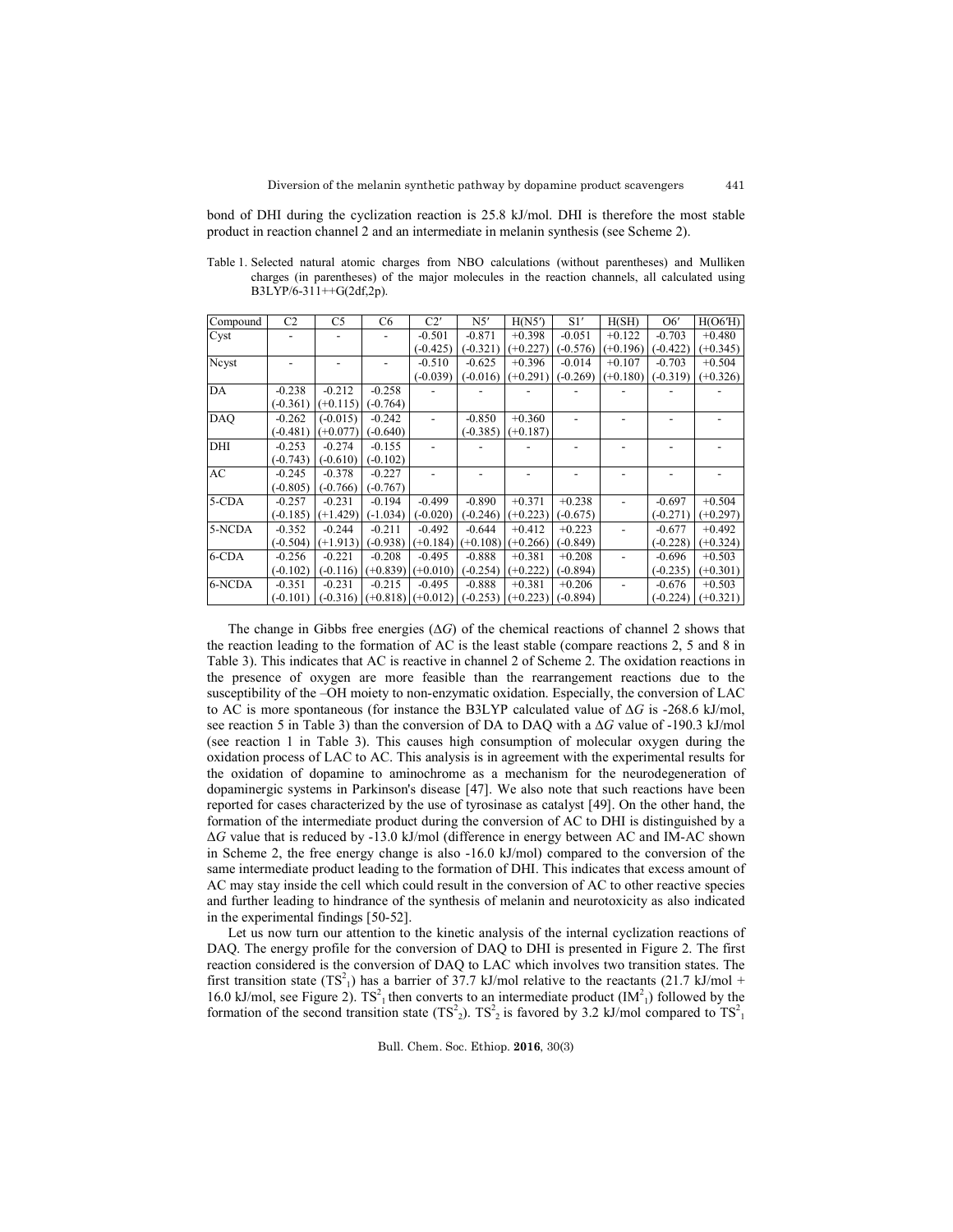(16.0 kJ/mol – 12.8 kJ/mol). Moreover, LAC is stable by 78.7 kJ/mol compared to the reactants and by 100.4 kJ/mol relative to the intermediate product  $(78.7 \text{ kJ/mol} + 21.7 \text{ kJ/mol}$ , see Figure 2). This indicates that once DAQ starts the internal cyclization reaction it is less probable to divert it from the synthetic reaction pathway leading to melanin. This is also clearly observed from the NBO and Mulliken charge analyses which both show a negative charge on C5 of both DHI and AC (see Table 1), making it less susceptible to a nucleophilic attack by the scavengers. In other words, nucleophilic attack by the scavengers is impossible once the intermediate products are formed from the internal cyclization reaction. Therefore, the general conclusion from this section of the paper is that the reaction process for the diversion of the melanin synthetic pathway should start before the internal cyclization reaction.



Scheme 2. The reaction mechanism for the synthesis of melanin. For the purpose of clarity some of the steps are omitted. Refer to Table 3 for the reaction numbers.

Table 2. Selected bond lengths  $(A)$  and angles  $(°)$  (without parentheses) and bond stabilization energies from second order perturbation theory analysis of the Fock matrix in NBO (*E(2)* in parentheses, kJ/mol) of the scavengers and products calculated using  $B3LYP/6-311++G(2df,2p)$ .

| Compound   | $C1-C6$ | $C4-C5$ | $C5-C6$ | $C5-S$ | $C6-S$                   | $C2'$ -S | C1C6C5 | C4C5C6 | C5SC2' | C6SC2' |
|------------|---------|---------|---------|--------|--------------------------|----------|--------|--------|--------|--------|
| <b>DAO</b> | 1.465   | 1.459   | 1.349   |        |                          |          | 123.2  | 119.9  |        |        |
|            | (26.2)  | (79.5)  | (48.8)  |        |                          |          |        |        |        |        |
| Cyst       |         |         |         |        |                          | 1.821    |        |        |        |        |
|            |         |         |         |        | $\overline{\phantom{a}}$ | (11.7)   |        |        |        |        |
| Nevst      |         |         |         |        |                          | 1.828    |        |        |        |        |
|            |         |         |         |        | ۰                        | (11.5)   |        |        |        |        |
| 5-CDA      | 1.391   | 1.395   | 1.399   | 1.782  |                          | 1.782    | 121.7  | 119.4  | 101.7  |        |
|            | (253.3) | (123.0) | (42.5)  | (19.2) | $\overline{a}$           | (16.5)   |        |        |        |        |
| 5-NCDA     | 1.391   | 1.395   | 1.398   | 1.786  |                          | 1.786    | 121.6  | 119.4  | 104.5  |        |
|            | (223.1) | (118.0) | (42.0)  | (17.6) | $\overline{\phantom{a}}$ | (15.5)   |        |        |        |        |
| 6-CDA      | 1.403   | 1.382   | 1.401   |        | 1.811                    | 1.848    | 120.2  | 121.1  |        | 101.3  |
|            | (303.9) | (273.6) | (66.5)  |        | (16.8)                   | (12.5)   |        |        |        |        |
| 6-NCDA     | 1.403   | 1.381   | 1.402   |        | 1.811                    | 1.848    | 120.1  | 121.1  |        | 101.4  |
|            | (250.3) | (270.6) | (64.0)  |        | (16.5)                   | (12.3)   |        |        |        |        |

Bull. Chem. Soc. Ethiop. **2016**, 30(3)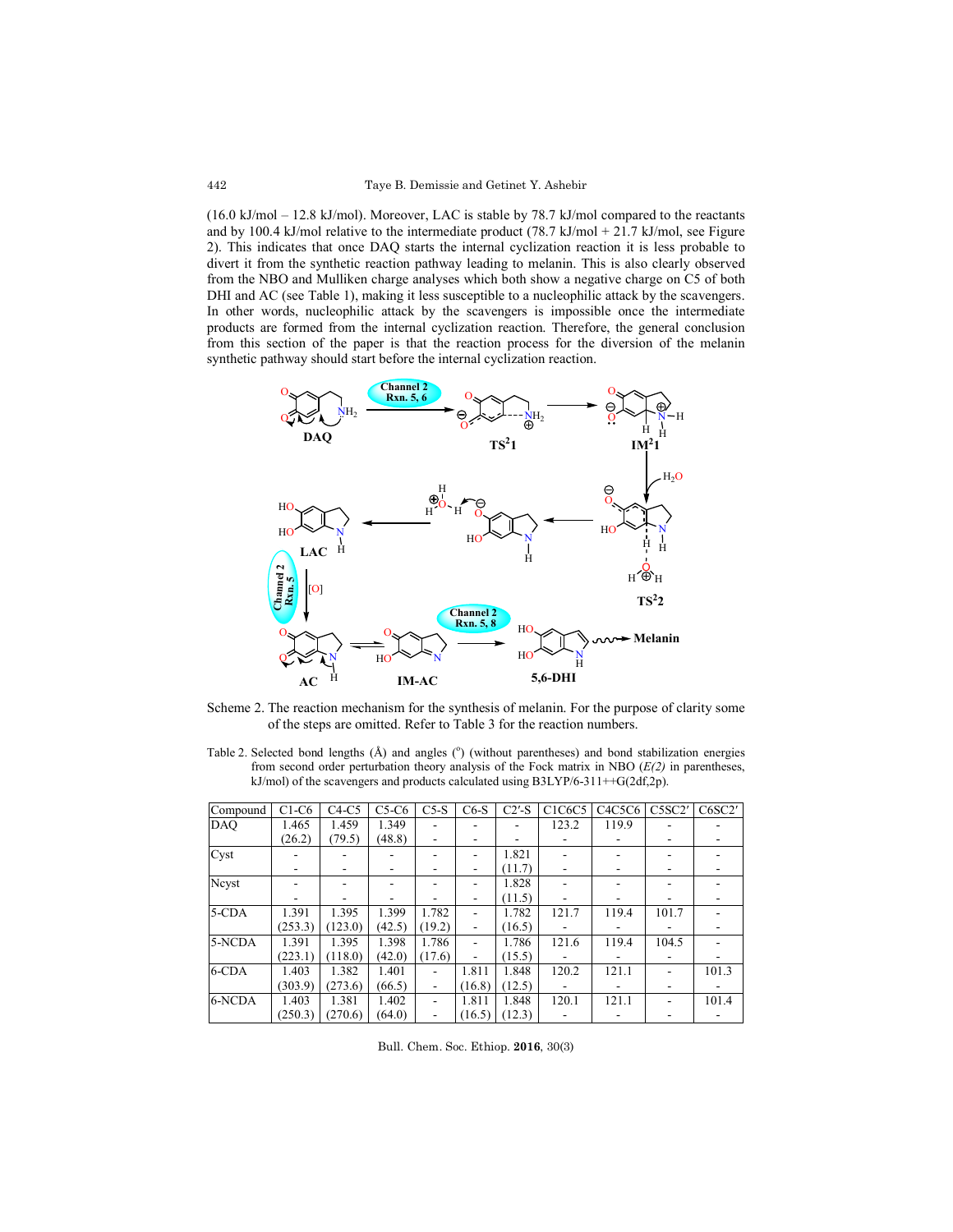443

|          |                |                                    |                                   | $\Delta G$ (kJ/mol) |                 | $\Delta E$ (kJ/mol) |                 |
|----------|----------------|------------------------------------|-----------------------------------|---------------------|-----------------|---------------------|-----------------|
| Reaction | Channel        | Reactants                          | Products                          | B3LYP               | MP <sub>2</sub> | B3LYP               | MP <sub>2</sub> |
|          |                | 1/2O <sub>2</sub><br>DA<br>$^{+}$  | $+ H2O$<br>DAO                    | $-190.3$            | $-159.9$        | $-158.6$            | $-126.2$        |
| 2        | $\mathfrak{D}$ | 1/2O <sub>2</sub><br>DAO<br>$^{+}$ | DHI<br>H <sub>2</sub> O<br>$^{+}$ | $-398.9$            | $-443.7$        | $-382.7$            | $-427.5$        |
| 3        | 1 and 2        | 1/2O <sub>2</sub><br>DA<br>$^{+}$  | LAC<br>$+ H2O$                    | $-269.0$            | $-279.9$        | $-251.2$            | $-261.8$        |
| 4        | 1 and $2$      | DA<br>O <sub>2</sub><br>$^{+}$     | AC<br>$+ 2H2O$                    | $-537.6$            | $-501.1$        | $-486.1$            | $-450.2$        |
| 5        | $\mathfrak{D}$ | 1/2O <sub>2</sub><br>LAC<br>$^{+}$ | AC<br>$+$ H <sub>2</sub> O        | $-268.6$            | $-228.7$        | $-234.9$            | $-188.4$        |
| 6        | $\mathfrak{D}$ | DAO<br>1/2O <sub>2</sub><br>$+$    | AC<br>$+ H2O$                     | $-347.3$            | $-343.7$        | $-327.5$            | $-323.9$        |
| 7        | 1 and $2$      | DA<br>O <sub>2</sub><br>$^{+}$     | $+2H2O$<br>DHI                    | $-589.2$            | $-592.9$        | $-541.3$            | $-553.8$        |
| 8        | $\mathfrak{D}$ | LAC<br>1/2O <sub>2</sub><br>$^{+}$ | $+ H2O$<br>DHI                    | $-320.2$            | $-322.4$        | $-290.1$            | $-292.0$        |
| 9        | 1 and $3$      | $DA + \text{cyst} + 1/2O_2$        | $5-CDA + H2O$                     | $-230.0$            | $-212.1$        | $-261.7$            | $-255.7$        |
| 10       | 1 and 4        | $DA + \text{cyst} + 1/2O2$         | $6$ -CDA + H <sub>2</sub> O       | $-219.8$            | $-206.8$        | $-232.8$            | $-230.4$        |
| 11       | 1 and $3$      | $DA + ncyst + 1/2O_2$              | $5-NCDA+H2O$                      | $-232.9$            | $-213.9$        | $-259.2$            | $-256.9$        |
| 12       | and 4          | DA + ncys + $1/2O2$                | $6-NCDA+H2O$                      | $-218.8$            | $-207.6$        | $-238.3$            | $-233.5$        |

Table 3. Change in Gibbs free energy and total electronic energy for the chemical reactions considered, all calculated using B3LYP/6-311++G(2df,2p) and MP2/6-311++G(2df,2p).





#### *The scavengers*

The possible scavengers used to study the diversion of melanin synthesis are cyst and ncyst. There are two protons which are susceptible to deprotonation in both molecules. Hence, this section of the paper presents the results from the calculations that were performed to identify the most stable and potential nucleophile generated either from cyst or ncyst. The PES scan for ncyst shows at least three conformers characterized by the highest stability. The first one forms a hydrogen bond with the carbonyl oxygen (−O−H---O=C− and the second one points in the direction opposite to this bond. The conformer forming a hydrogen bond  $(1.679 \text{ Å})$  with the carbonyl oxygen is found to be the most stable and dominant conformer on the potential energy surface, the latter being less stable by 5.2 kJ/mol relative to the former. The same orientation was also obtained for the optimized structure of cyst.

The natural charges on sulfur and hydrogen atoms of the thiol group of cyst are -0.051 and +0.122, respectively (see Table 1). On the other hand, the natural charges on oxygen and hydrogen atoms of the hydroxyl group of cyst listed in Table 1 are -0.703 and +0.480,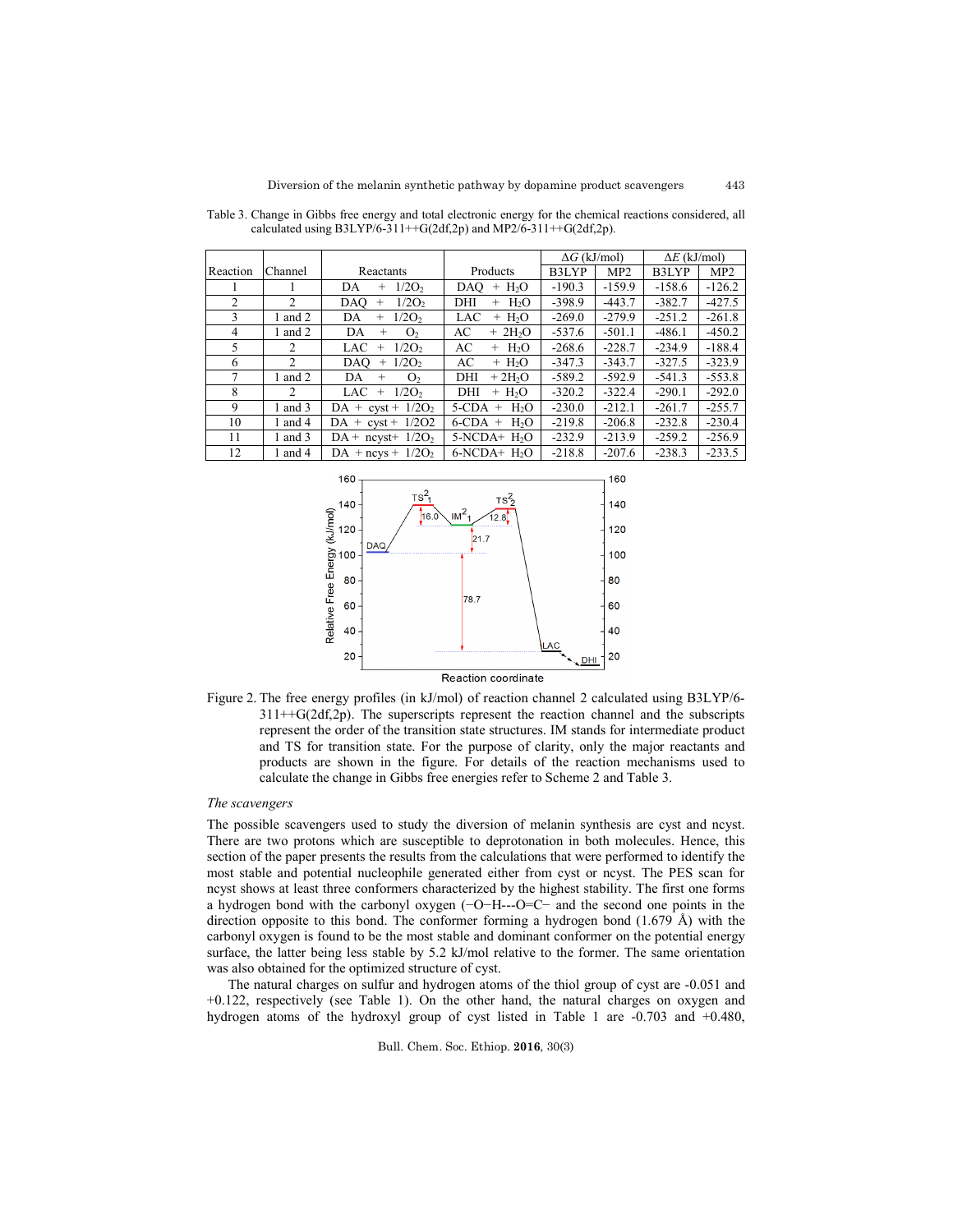respectively. These charge differences indicate that there is stronger bond between oxygen and hydrogen of the hydroxyl group than that between sulfur and hydrogen atom of the thiol group. This makes the thiol hydrogen to be more susceptible to deprotonation. The same is also observed for ncyst. The second order perturbation theory analysis of the Fock matrix in NBO basis for the S-H and O-H bonds of the thiol and hydroxyl groups, respectively, also provide supporting evidence for the formation of the stable thiolate nucleophile (see Table 1). Furthermore, the bond lengths of S-H and O-H of cyst and their bond stabilization energies also favor the formation of the nucleophile from the thiolate group (6.32 kJ/mol and 44.6 kJ/mol, respectively, for S-H and O-H bonds in cyst). The same trend has also been observed for ncyst. Therefore, in agreement with the experimental results, [53] the thiol group is deprotonated to give the thiolate ion, which then acts as a potential nucleophile for the reactions studied in the *Reaction channels 3 and 4* section. This high reactivity of the thiol group of cysteine is also one of the reasons for its use in numerous biological activities.

### *Reaction channels 3 and 4*

In section *Reaction channels 1 and 2*, we concluded that in order to divert the synthetic pathway of melanin, we need to add the scavengers before the start of the internal cyclization reaction of DAQ. In the *Scavengers* section, we showed that the thiolate anion is a more potent nucleophile than the hydroxyl anion both generated from the two scavengers, cyst and ncyst. In this section of the paper, we present the reaction mechanism and the possible products generated from DAQ and the scavengers with an attempt to divert the melanin synthetic pathway. As discussed in section *Reaction channels 1 and 2*, C5 of DAQ has a negative natural charge that is smaller than C6 which results in C5 being a dominant electrophile leading to the formation of 5-CDA or 5- NCDA, respectively, from cyst and ncyst. Based on this, the Michael addition reactions of DAQ with cyst for the formation of 5-CDA and 6-CDA are shown in Scheme 3, reaction channels 3 and 4, respectively. The nucleophile generated from cyst attacks DAQ at either C5 or C6 positions to form 5-CDA or 6-CDA, respectively, in channel 3 and channel 4 (see Scheme 3). Similarly, the products from the nucleophile generated from ncyst are 5-NCDA and 6-NCDA.

From the thermodynamic energies listed in Table 3, it is shown that the formation of 5-CDA from the reaction of cyst and DA (reaction 9 in Table 3) is accompanied by higher change in Gibbs free energy ( $\Delta G$  = -230.0 kJ/mol and  $\Delta E$  = -261.7 kJ/mol using B3LYP), and it is the major product in reaction channel 3 (see Table 3 and Scheme 3). On the other hand, the formation of 6-CDA (reaction 10 of Table 3) is relatively less favored with a ∆*G* value of -219.8 kJ/mol compared to 5-CDA, *i.e.* reaction channel 3 is energetically favored over reaction channel 4. The formation of 5-NCDA from the reaction of ncyst and DA (reaction 11 of Table 3) is accompanied by a change in Gibbs free energy of -232.9 kJ/mol, which is comparable to that of 5-CDA. This indicates that both cyst and ncyst are potential scavengers to divert the melanin synthetic pathway.

The natural charges from the NBO analysis listed in Table 1 show that the charges of C5 and S of 5-CDA are -0.231 and +0.238, respectively. The charges on C6 and S of 6-CDA respectively are -0.208 and +0.208. This shows the presence of a slightly weaker C6-S bond of 6-CDA than C5-S of 5-CDA, which further indicates that cyst forms a stronger bond to C5 than C6. Once 5-CDA or 6-CDA is formed in the reactions, there could also be a possibility for internal cyclization reactions. But as can be seen from the natural charges listed in Table 1, the immediate neighboring carbon atom, C2, to the ethyl-amino group of all the adducts has negative natural charge which means that C2 is protected from the nucleophilic attack by the nitrogen atom of the amino group. Therefore, once these products are formed, internal cyclization is less favored.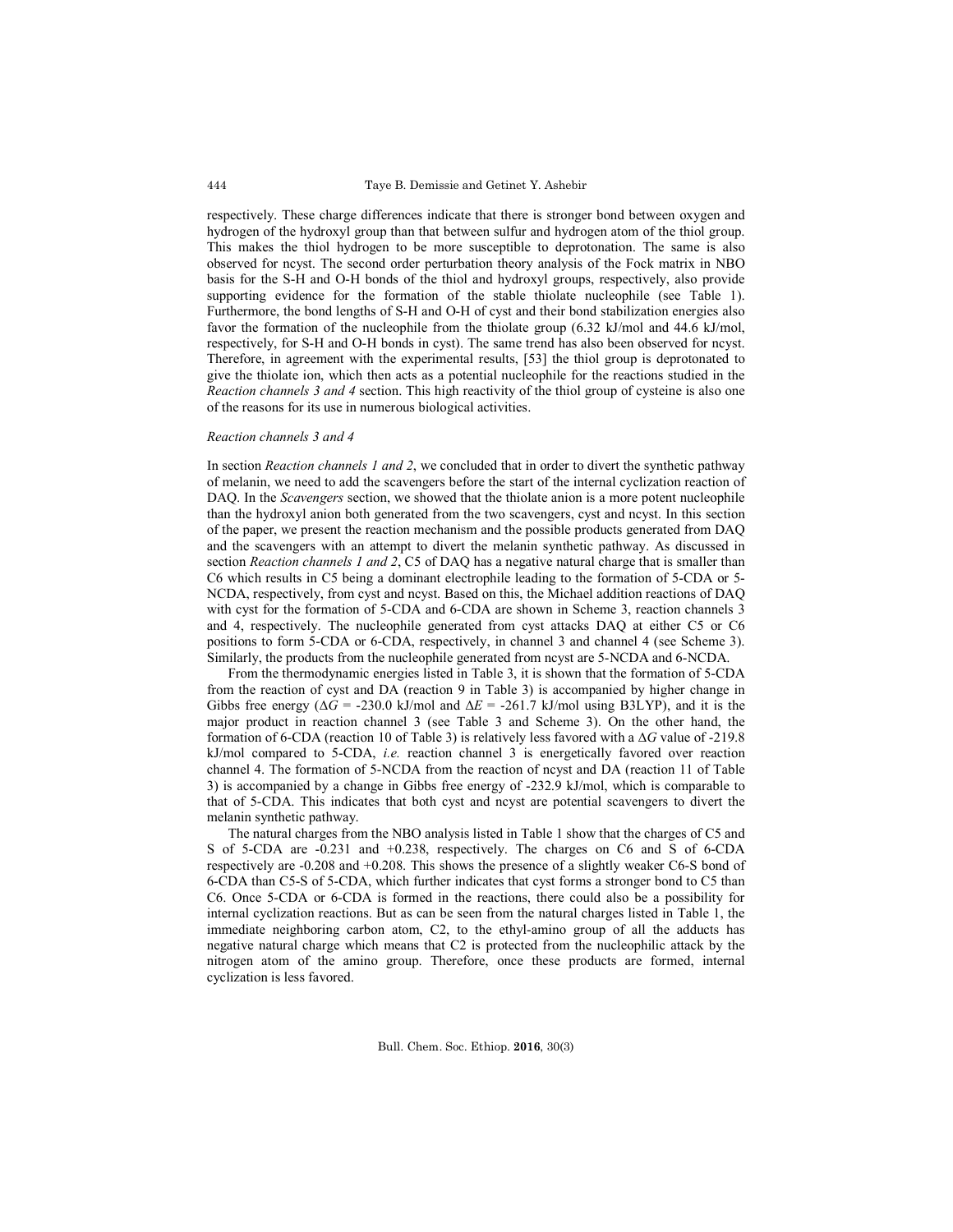445



Scheme 3. The possible reaction pathways for the reaction of dopaminoquinone in the presence of L-cysteine, for the purpose of clarity some of the reaction processes are omitted. Refer to Table 3 for the reaction numbers.

The optimized structural parameters listed in Table 2 show that the C1-C6 and C4-C5 bond lengths of all the products are shorter compared to DAQ. This shortening of the bonds is due to the fact that the C1-C6 and C4-C5 bonds in the products have adopted partial double bond character during the nucleophilic attack. The large charge differences between C5 and S than C6 and S indicate that the C5-S bond length in 5-CDA with a stabilization energy of  $E(2) = 19.2$ kJ/mol is slightly shorter than C6-S with a stabilization energy of *E(2)* = 16.8 kJ/mol in 6-CDA (see Table 2). The bond stabilization energy differences also indicate that the C5-S bond of 5- CDA is slightly stronger than that of 6-CDA and 6-NCDA. The overall analysis of the stabilization energies listed in Table 2 indicates that the new C5-S bond formed from the nucleophilic attack at C5 position is more stable in both 5-CDA and 5-NCDA than the C6-S bond of 6-CDA and 6-NCDA.

The bond length of C2′-S of 5-CDA is shorter than that of 6-CDA, see Table 2. Despite the negative natural charge on C5 and positive natural charge on S of 5-NCDA, the bond length of C2′-S is similar to that of 5-CDA, but slightly shorter than the C2′-S bond of 6-CDA. It is also observed that the bond stabilization energy of C2'-S of 5-CDA is  $E(2) = 16.5$  kJ/mol which is greater than that of 5-NCDA with  $E(2) = 15.5$  kJ/mol and 6-CDA with a bond stabilization energy of  $E(2) = 12.5$  kJ/mol (see Table 2). This also indicates that the bond stabilization energy favors the formation of a bond by the scavengers at the C5 position of DAQ. Noteworthy is also that the C2′-S bond in the products is stabilized compared to that of the nucleophiles. For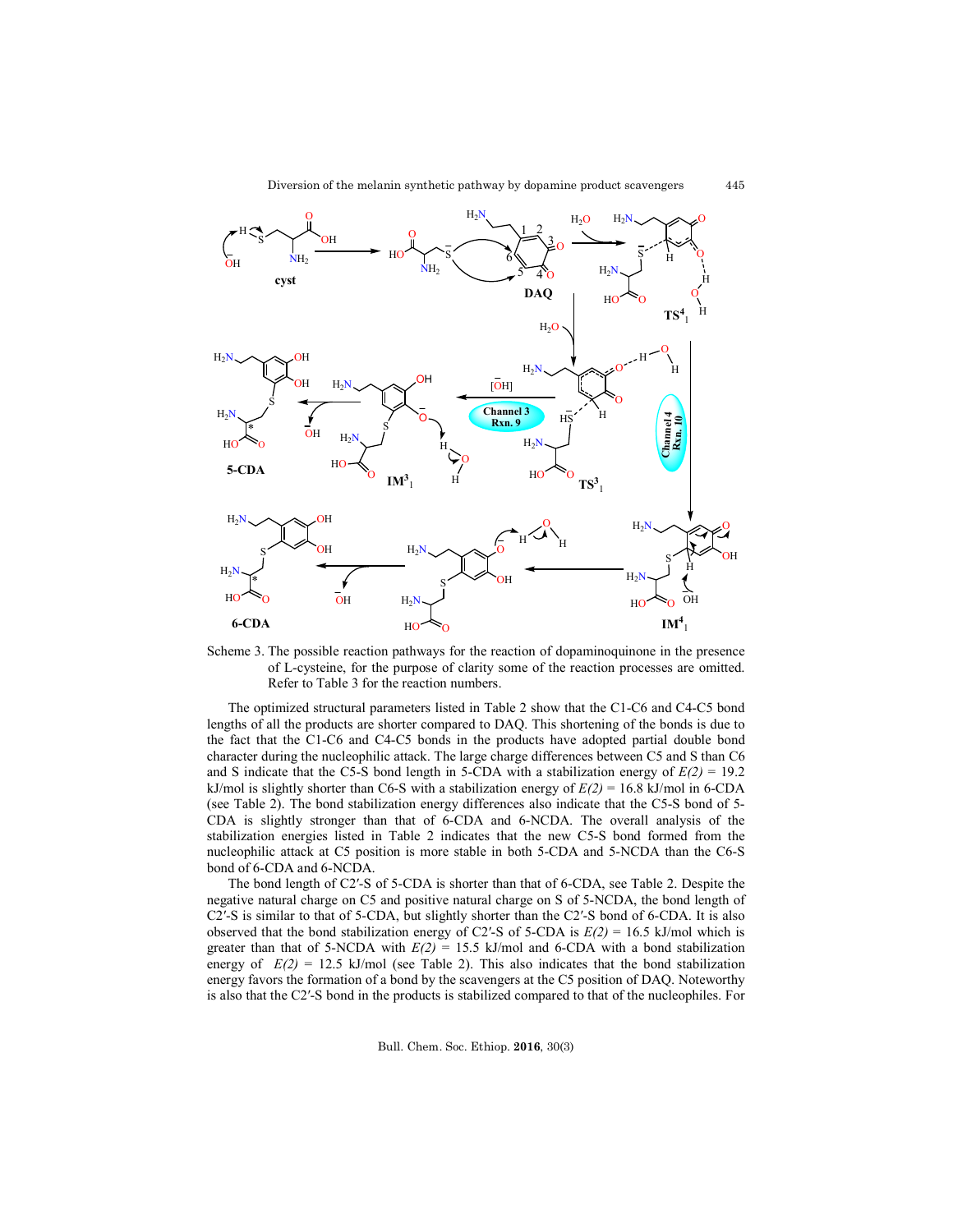instance, *E(2)* of C2′-S of ncyst is 11.5 kJ/mol and that of 5-CDA and 5-NCDA is 16.5 kJ/mol and 15.5 kJ/mol, respectively (see Table 2).

In addition to the analysis of the thermodynamic energies of the reactions, we also studied the kinetics of the transformation of the reactants to products considered in this section. The energy profile for the formation of 5-CDA and 6-CDA is presented in Figure 3. There are two transition states for both reaction channels 3 and 4 (see Scheme 3 for the reaction channels). The barrier for the first transition state of reaction channel 3  $(TS<sup>3</sup>)$  is 21 kJ/mol, whereas that of reaction channel 4  $(TS<sup>4</sup><sub>1</sub>)$  is 26.3 kJ/mol (see Figure 3). Once DAQ is scavenged by either cyst or ncyst and reached to the first transition state, the formation of 5-CDA in reaction channel 3 is energetically favored by 5.3 kJ/mol over the formation of 6-CDA in reaction channel 4. The second transition state of channel 3 (TS<sup>3</sup><sub>2</sub>) is also favored by 8.5 kJ/mol than TS<sup>4</sup><sub>2</sub> of channel 4, showing that the formation of 5-CDA is supported also by the kinetic parameters presented in Figure 3.



Figure 3. The free energy profiles (in kJ/mol) of reaction channels 3 and 4 calculated using B3LYP/6-311++G(2df,2p). The superscripts represent the reaction channels and the subscripts represent the transition state structures. IM stands for intermediate products and TS for transition state structures. For the purpose of clarity only the major reactants and products are shown in the figure. For details of the reaction mechanisms used to calculate the change in Gibbs free energies (in kJ/mol) refer to Table 3 and Scheme 3.

### **CONCLUSION**

In this study, the reaction mechanisms for the synthesis as well as possible reaction pathways for the diversion of melanin synthesis were investigated using B3LYP functional and 6-  $311++G(2df,2p)$  basis set. In the absence of the reductants, like cyst and ncyst, dopaminoquinone undergoes cyclization reactions leading to the formation of melanin. In the presence of cyst, dopaminoquinone is scavenged and the melanin synthetic pathway is diverted by forming 5-CDA and 6-CDA from cyst, whereas 5-NCDA and 6-NCDA from ncyst. Our results show that under standard conditions cyst seems to be competitive with the internal cyclization process of dopaminoquinone. Moreover, the results indicate that carefully chosen nucleophiles like cyst in an appropriate dose can successfully divert the melanin synthetic pathway. Our theoretical results are in agreement with the experimental findings about melanin pigmentation of yellow and black gerbils and other mammals in which the velocity and specificity of the reaction pathways are regulated by the melanogenesis related enzymes, of which the most important is tyrosinase [54-56]. In the Introduction section, we have discussed the significance of the diversion of the melanin synthetic pathway in biological systems [57]. For instance, neuromelanin released by the dying neurons can contribute to the activation of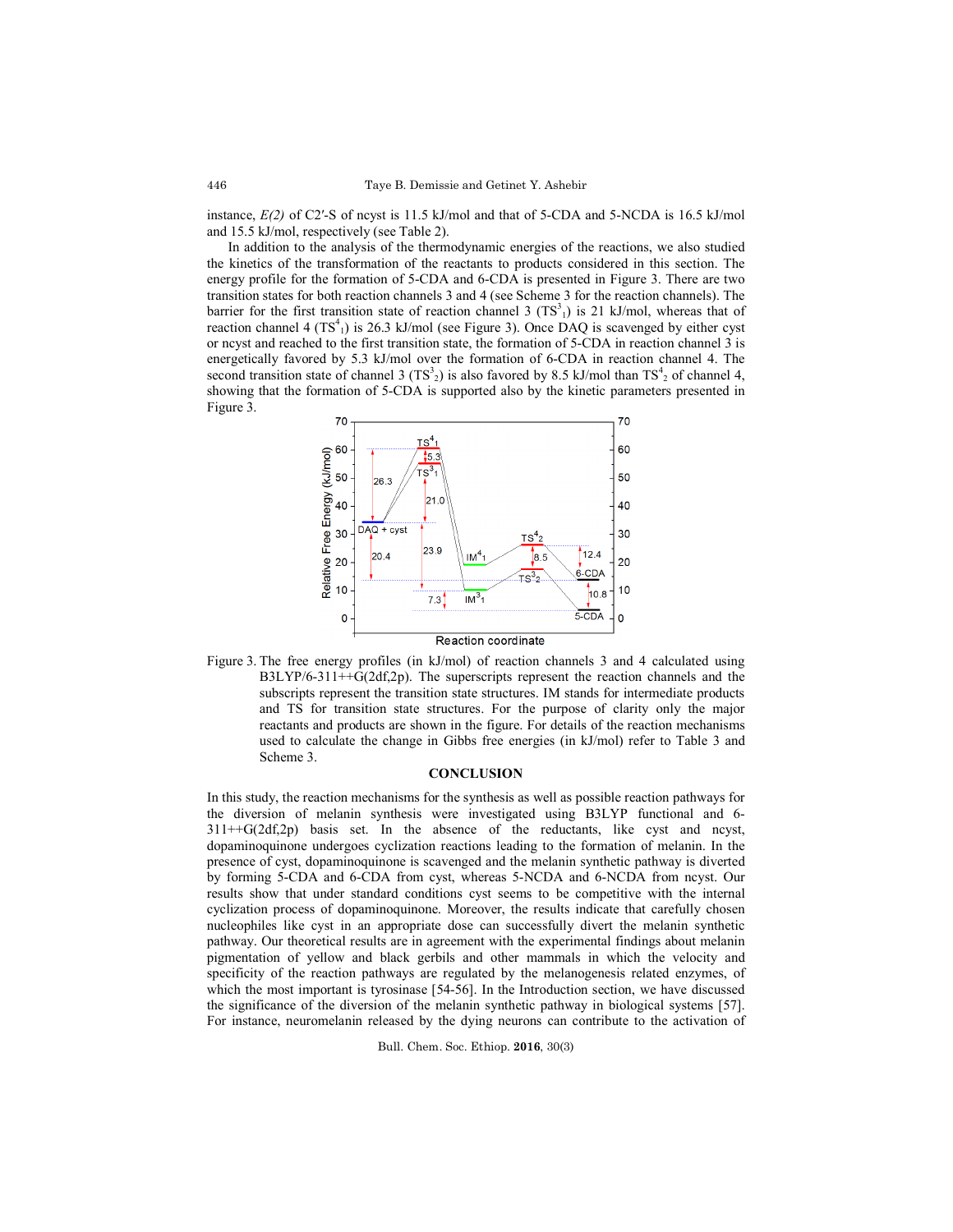447

neuroglia that triggers neuroinflammation which characterizes Parkinson's disease [58]. Under this aspect, we believe that our present work is important for the understanding of the favored reaction pathways leading to the diversion of the melanin synthetic pathway on the molecular level.

### **ACKNOWLEDGMENTS**

The Chemistry Departments of Hawassa and Haramaya Universities are greatly acknowledged for computational facilities. TBD also acknowledges the Research Council of Norway through a Centre of Excellence Grant (Grant No. 179568). The Norwegian Supercomputing Program (NOTUR) through a grant of computer time (nn4654k) is also gratefully acknowledged for additional calculations.

### **REFERENCES**

- 1. Clark, W.H., Jr.; Hibbs, R.G. *J. Biophys. Biochem. Cytol.* **1958**, 4, 679.
- 2. Deibel, R.M.B.; Chedekel, M.R. *J. Am. Chem. Soc.* **1984**, 106, 5884.
- 3. Qiu, L.; Zhang, M.; Sturm, R.A.; Gardiner, B.; Tonks, I.; Kay, G.; Parsons, P.G. *J. Investig. Dermatol.* **2000**, 114, 21.
- 4. Hopkins, T.; Kramer, K.J. *Annu. Rev. Entomol.* **1992**, 37, 273.
- 5. Kastner, A.; Hirsch, E.C.; Lejeune, O.; Javoy-Agid, F.; Rascol, O.; Agid, Y. *J. Neurochem.* **1992**, 59, 1080.
- 6. Zhang, F.; Dryhurst, G. *Bioorg. Chem.* **1993**, 21, 392.
- 7. Heacock, R.A. *Chem. Rev.* **1959**, 59, 181.
- 8. Mundy, N.I. *PLoS Biol.* **2007**, 5, e250.
- 9. Paine, C.; Sharlow, E.; Liebel, F.; Eisinger, M.; Shapino, S.; Seiberg, M. *J. Invest. Dermatol.* **2001**, 116, 587.
- 10. Roh, J.S.; Han, J.Y.; Kin, J.H.; Hwang, J.K. *Biol. Pharm. Bull.* **2004**, 27, 1976.
- 11. Mori-Hongo, M.; Yamaguchi, H.; Warashina, T.; Miyase, T. *J. Nat. Prod.* **2008**, 72, 63.
- 12. Ogi, T.; Higa, M.; Maruyama, S. *J. Agric. Food. Chem.* **2011**, 59, 1109.
- 13. Zoccarato, F.; Toscano, P.; Alexandre, A. *J. Biol. Chem.* **2005**, 280, 15587.
- 14. Benedetto, J.P.; Ortonne, J.P.; Voulot, C.; Khatchadourian, C.; Prota, G.T., J. *J. Invest. Dermatol.* **1982**, 79, 422.
- 15. Fengju, B.; Serrine, S.L.; Terrence, J.M. *Chem. Res. Toxicol.* **1999**, 12, 1150.
- 16. Robertson, N.W.; Blecher, S.R. *Biochem. Cell. Biol.* **1987**, 65, 658.
- 17. Butler, J.D.; Zatz, M. *J. Clin. Invest.* **1984**, 74, 411.
- 18. Issels, R.D.; Nagele, A.; Eckert, K.G.; Wilmanns, W. *Biochem. Pharmacol.* **1988** 37, 881.
- 19. Bergamini, A.; Capozzi, M.; Ghibelli, L. *J. Clin. Invest.* **1994** 93, 2251.
- 20. Carstam, R.; Brinck, C. *Biochem. Biophys. Acta* **1991**, 152, 1097.
- 21. Xu, R.; Huang, X.; Kramer, K.J.; Hawley, M.D. *Bioorg. Chem.* **1996**, 24, 110.
- 22. Rosengren, E.; Eva Linder-Eliasson, I.; Carlsson, A. *J. Neural Transm*. **1985**, 63, 247.
- 23. Irmgard, P.; Sergio, C.; Jorge, L.; Carolina, P.; Rebecca, G.; Alejandra, R.; Pablo, C.; Juan, S. *Neurotox. Res.* **2007**, 12, 125.
- 24. Hastings, T.G.; Lewis, D.A.; Zigmond, M.J. *Proc. Natl. Acad. Sci. USA* **1996**, 93, 1956.
- 25. Matthew, J.P.; Venkataraman, A.G.G.; Thomas, J.M. *Free Radic. Biol. Med.* **1999**, 27, 271.
- 26. Nishihira, J.; Tachikawa, H. *J. Theor. Biol.* **1997**, 185, 157.
- 27. Aliste, M.P. *J. Mol. Struct: THEOCHEM* **2000**, 507, 1.
- 28. Mohammad-Shiri, H.; Ghaemi, M.; Riahi, S.; Akbari-Sehat, A. *Int. J. Electrochem. Sci.* **2011**, 6, 317.
- 29. Zheng, J.; Zhao, Y.; G. Truhlar, D. *J. Chem. Theory Comput.* **2007**, 3, 569.
- 30. Zhao, Y.; Gonzalez-Garcia, N.; G. Truhlar, D. *J. Phys. Chem. A* **2005**, 109, 2012.
- 31. Guner, V.; Khuong, K.S.; Leach, A.G.; Lee, P.S.; Bartberger, M.D.; Houk, K.N. *J. Phys. Chem. A* **2003**, 107, 11445.
- 32. Curtiss, L.A.; Raghavachari, K.; Redfern, P.C.; Pople, J.A. *J. Chem. Phys.* **1997**, 106, 1063.